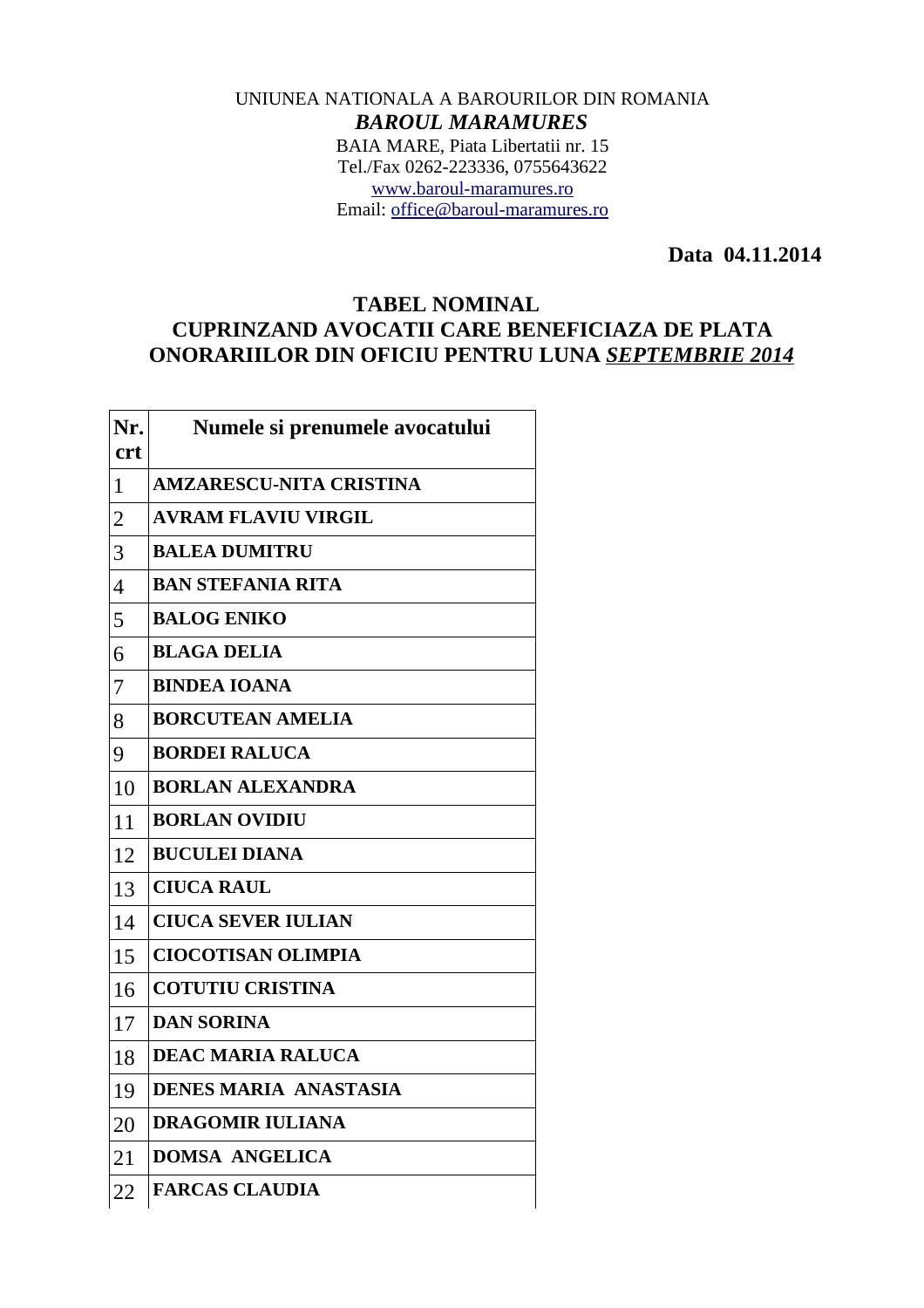| 23 | <b>GALEA-SZEREMI GABRIEL</b> |
|----|------------------------------|
| 24 | <b>GIURGIU ADRIAN</b>        |
| 25 | <b>GIURGIU LIANA</b>         |
| 26 | <b>HORGOS RAZVAN</b>         |
| 27 | <b>IACOB DIANA</b>           |
| 28 | <b>IANCULUI FLORIN</b>       |
| 29 | <b>ILUTI ALINA</b>           |
| 30 | <b>LIBOTEAN IONELA</b>       |
| 31 | <b>LUPSE MARINELA</b>        |
| 32 | <b>MARIS ALEXANDRA</b>       |
| 33 | <b>MAROZSAN RALUCA</b>       |
| 34 | <b>MIC SINZIANA-LUIZA</b>    |
| 35 | <b>MIHALI ANISOARA</b>       |
| 36 | <b>NASUI RODICA</b>          |
| 37 | <b>OLAR IULIA</b>            |
| 38 | <b>ONA DANA</b>              |
| 39 | PETRAN MANUELA               |
| 40 | PETROVAI GABRIEL             |
| 41 | <b>POP PETRE</b>             |
| 42 | <b>POPAN CATALIN</b>         |
| 43 | <b>RADU CRISTIAN</b>         |
| 44 | <b>RADU CORINA</b>           |
| 45 | <b>RADU VALENTIN</b>         |
| 46 | <b>REMES ANCA</b>            |
| 47 | <b>SABOU ANCA</b>            |
| 48 | <b>SCIUCHIN MIHAELA</b>      |
| 49 | <b>STASINOPOULOS ANDREEA</b> |
| 50 | <b>SUSTIC TOADER PETRE</b>   |
| 51 | <b>TAMAS GEORGIANA</b>       |
| 52 | <b>TIMIS VASILEA</b>         |
| 53 | <b>TRAISZTA APOLLONIA</b>    |
| 54 | <b>TOTH ILONA SONIA</b>      |
| 55 | <b>TUDORAN ROXANA</b>        |